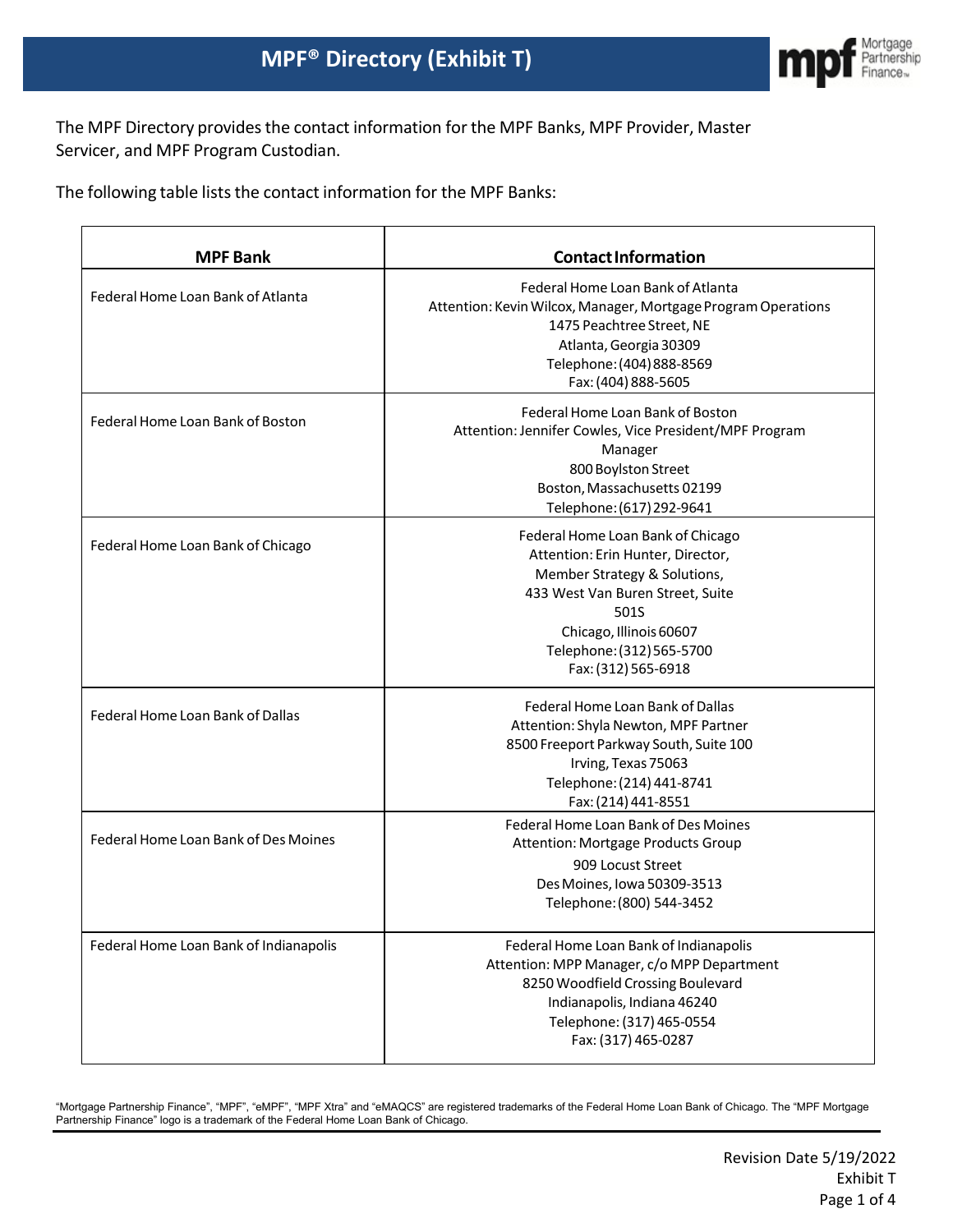

٦

| Federal Home Loan Bank of New York      | Federal Home Loan Bank of New York<br>Attention: Muriel Brunken, Vice President<br>101 Park Avenue, 7th Floor<br>New York, New York 10178-0599<br>Telephone: (212) 441-6712<br>Fax: (212) 949-0231               |
|-----------------------------------------|------------------------------------------------------------------------------------------------------------------------------------------------------------------------------------------------------------------|
| Federal Home Loan Bank of Pittsburgh    | Federal Home Loan Bank of Pittsburgh<br>Attention: Deanna L. Copeland, MPF Product Manager<br>601 Grant Street<br>Pittsburgh, Pennsylvania 15219-4455<br>Telephone: (412) 288-3484<br>Fax: (412) 338-6822        |
| Federal Home Loan Bank of San Francisco | Federal Home Loan Bank of San Francisco<br>Attention: John Davis, Senior Vice<br>President<br>333 Bush Street, Suite 2700<br>San Francisco, California 94108<br>Telephone: (415) 616-2576<br>Fax: (415) 616-2613 |
| Federal Home Loan Bank of Topeka        | Federal Home Loan Bank of Topeka<br>Attention: Chris Endicott MPF Account Manager<br>500 SW Wanamaker<br>Topeka, KS 66601<br>Telephone: (866) 571-8171 (toll-free)<br>Fax: (785) 438-6181                        |

The following table lists the contact information for the MPF Provider:

| <b>MPF Provider Area</b> | <b>Contact Information</b>                                                                                                                                                                                    |
|--------------------------|---------------------------------------------------------------------------------------------------------------------------------------------------------------------------------------------------------------|
| <b>MPF Program</b>       | Federal Home Loan Bank of Chicago<br>Mortgage Partnership Finance Program<br>Attention: Darren Inkman, Sr. Director, MPF Provider<br>Operations<br>433 West Van Buren Street, Suite 501S<br>Chicago, IL 60607 |
| MPF Custody              | Fax: (312) 896-9235<br>EmailAddress: MPFCustody@FHLBC.com                                                                                                                                                     |

"Mortgage Partnership Finance", "MPF", "eMPF", "MPF Xtra" and "eMAQCS" are registered trademarks of the Federal Home Loan Bank of Chicago. The "MPF Mortgage Partnership Finance" logo is a trademark of the Federal Home Loan Bank of Chicago.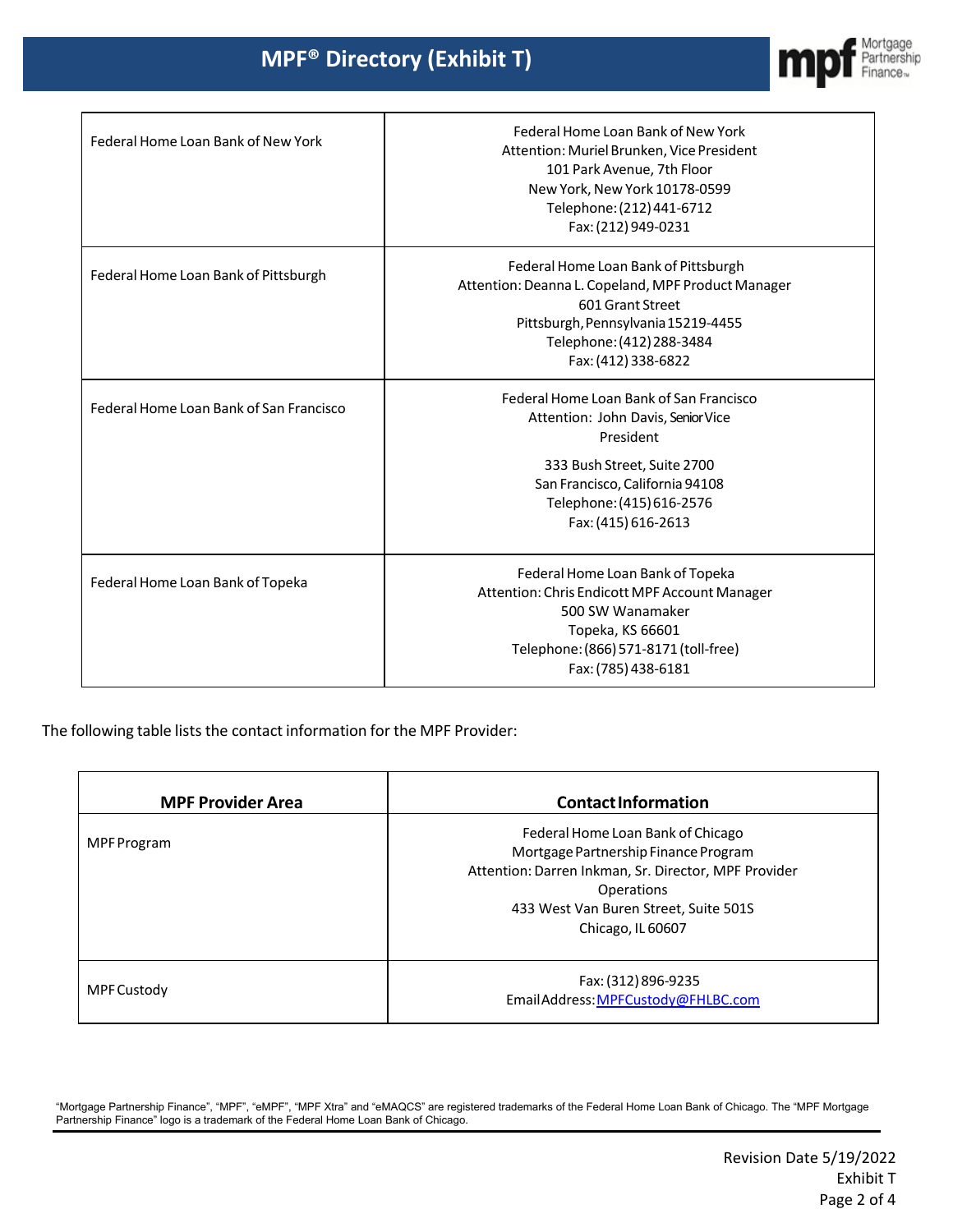

| <b>MPF Default Servicing</b>   | Upload electronic files to: https://eMAQCS.covius.com<br>Fax: (312) 896-9321<br>Email Address: MPFDefaultServicing@FHLBC.com |
|--------------------------------|------------------------------------------------------------------------------------------------------------------------------|
| <b>MPF Investor Accounting</b> | Fax: (312) 896-9321<br>Email Address: MPFInvestorAccounting@FHLBC.com                                                        |
| <b>MPF Loan Accounting</b>     | Fax: (312) 896-9235<br>Email Address: MPFLoanAccounting@FHLBC.com                                                            |
| <b>MPF Quality Control</b>     | Email Address: MPFInvestorDirectQC@fhlbc.com                                                                                 |
| <b>MPF Service Center</b>      | Telephone: 877-FHLB-MPF or 877-345-2673<br>Fax: 877-FAX-4-MPF or (877) 329-4673<br>EmailAddress: MPF-Help@FHLBC.com          |

The following table lists the contact information for the Master Servicer:

 $\Gamma$ 

| <b>Master Servicer Area</b>              | <b>Contact Information</b>                                 |
|------------------------------------------|------------------------------------------------------------|
|                                          | Mortgage Partnership Finance Program                       |
| Master Servicer Address and Phone Number | c/o Computershare                                          |
|                                          | 9062 Old Annapolis Road                                    |
|                                          | Columbia, MD 21045                                         |
|                                          |                                                            |
|                                          | Dawn Hammond, Vice President Telephone: 240-651-8426       |
|                                          | Upload electronic files to: http://www.ServicerConnect.com |
| Investor Reporting                       |                                                            |
|                                          | Email Address: CTSFHLBLoanAccountingTeam@WellsFargo.com    |

The following table lists the contact information for the MPF Program Custodian:

| <b>MPF Program Custodian Area</b>                                     | <b>Contact Information</b>                  |
|-----------------------------------------------------------------------|---------------------------------------------|
| General Custody Questions, Copy Requests,<br><b>Research Requests</b> | Email address: CTSMPFREQUEST@wellsfargo.com |
| Initial and Final Certification                                       | Computershare<br>MPF Program                |
|                                                                       | 751 Kasota Avenue,                          |
|                                                                       | Minneapolis, MN 55414                       |
|                                                                       | Telephone: 877-886-5400                     |
|                                                                       | Fax: 612-667-0190                           |

"Mortgage Partnership Finance", "MPF", "eMPF", "MPF Xtra" and "eMAQCS" are registered trademarks of the Federal Home Loan Bank of Chicago. The "MPF Mortgage Partnership Finance" logo is a trademark of the Federal Home Loan Bank of Chicago.